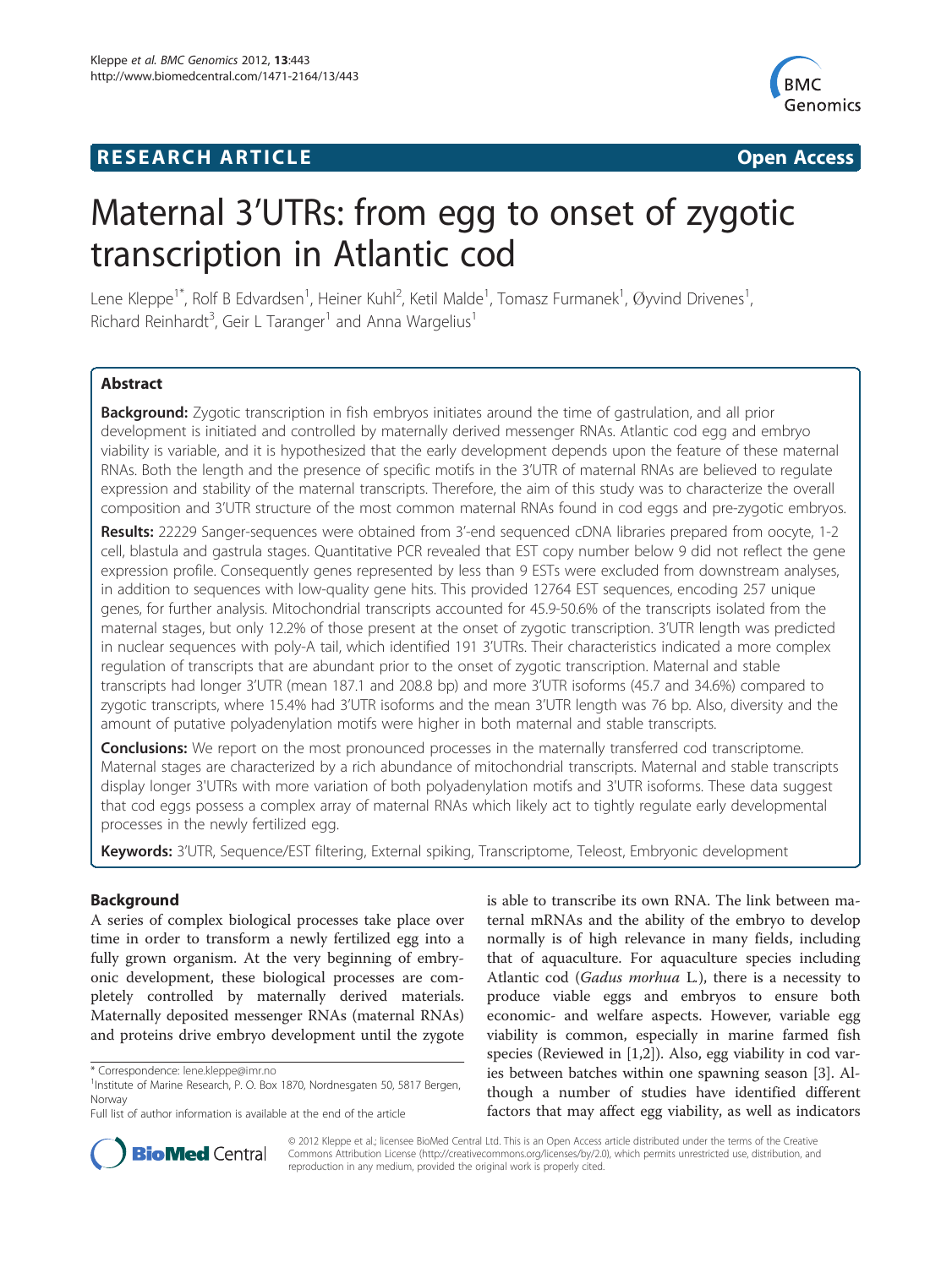<span id="page-1-0"></span>that could help in determining if an egg batch is of good or bad shape (reviewed in [[4\]](#page-12-0)), the complete picture is far from fully understood. During oogeneis transcribed maternal RNAs are stored in dormant complexes for translation just before or after fertilization [[5\]](#page-12-0). The activation of translation is regulated and starts with polyadenlyation of the stored mRNA. A recent paper in zebrafish reports that 30% of maternal transcripts are polyadenylated prior to fertilization while 70% are progressively polyadenylated after fertilization [\[6](#page-12-0)]. In several vertebrates including Xenopus, zebrafish and mouse, elements (motifs) in the 3'UTR confer translation initiation and mRNA stability or degradation [[5,7,8\]](#page-12-0). These 3'UTR elements bind specific proteins and/or proteincomplexes which mediate stability, translation and degradation of maternal RNAs [\[5](#page-12-0)].

As development progresses, maternal transcripts gradually mix with zygotic transcripts and many are degraded, in line with the first events of embryogenesis. This maternal to zygotic transition (MZT) is characterized by a gradual degradation of maternal mRNAs and proteins, followed by transcriptional activation of the zygotic genome (reviewed in [\[9](#page-12-0)]). MZT coincides with cell cycle lengthening and loss of cell synchrony at cell cycle 13 in Xenopus, termed the midblastula transition (MBT) [[10,11](#page-12-0)]. In zebrafish the MBT initiates at cycle 10 [[12](#page-12-0)], when the embryo contains 512 cells [\[13\]](#page-12-0). In medaka MZT is uncoupled from the midblastula stage, and begins already at the 64 cells stage coinciding with the start of asynchronous cell division [\[14](#page-12-0)]. In contrast, a large proportion of the maternal RNA is degraded already at the 2 cell stage in mammals [\[15,16](#page-12-0)], highlighting the marked species-specific differences in the timing of mRNA degradation and subsequent zygotic genome activation.

The basic composition of maternal RNAs in the oocyte and early embryogenesis has only been assayed in a few teleost species including zebrafish [[17](#page-12-0),[18](#page-12-0)] and recently Atlantic cod [\[19](#page-12-0)]. However, these studies looked at the composition of expressed genes using a microarray. Olsvik [[20\]](#page-12-0) characterized the blastula stage in cod, using a

sequenced un-normalized cDNA library. This technique has also been applied to study oocytes and early stages of development in mouse, Atlantic halibut and zebrafish [[6,21,22\]](#page-12-0). This type of study helps identifying overall abundance, novel transcripts, and splice variants in the transcriptome in contrast to microarray which only determine expression levels of a predefined subset of genes. Aanes [[6\]](#page-12-0) and Evsikov [\[21](#page-12-0)] did assay the 3'UTR sequence of the assayed maternal RNAs and were able to find regulatory signals conferring stability and function of maternal RNAs. Therefore the aim of this study was to characterize the composition of maternal RNAs in oocytes and early embryos of Atlantic cod, by sequencing 3'UTRs of RNA from unfertilized eggs and embryos of 1-2 cell-, blastula- and gastrula stage (Figure 1). In silico studies focus on transcript- and gene abundance, identity, diversity, ontology, stability and complexity in maternal vs. zygotic developmental stages. This work also focuses on two technical difficulties when analyzing this type of data; (1) the reliability of gene expression profiles obtained from cDNA libraries and (2) the difficulty of using internal reference genes when working with egg and early developmental stages.

## Results and discussion

# Methodological considerations; number of sequences threshold and external spiking

Transcriptome sequencing offers the possibility to discover novel expression patterns, high abundance transcripts, sequence motifs and splice variants [[6](#page-12-0)]. In addition transcriptome sequencing measures abundance at a wider scale, as this technique does not get oversaturated. However challenges regarding quality do exist, it is for example crucial for the correct annotation to have a high-quality reference genome. Another aspect of quality is how reliable the expression patterns discovered in libraries really are. Highly expressed genes represent processes that dominate in the given developmental stage, and discovery and measurements of such gene expressions are more likely to be accurate than that of

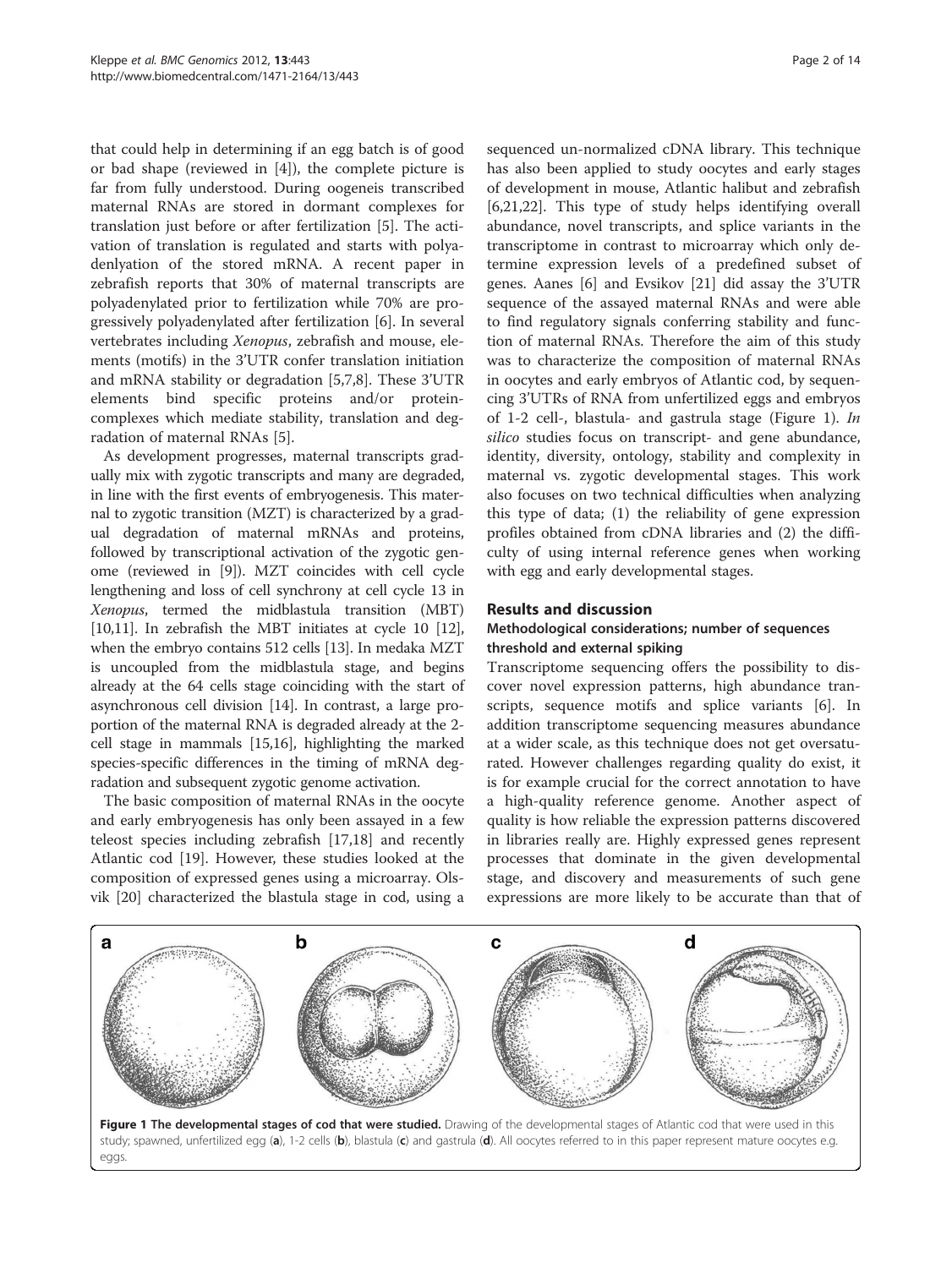<span id="page-2-0"></span>genes that are weakly expressed. Singletons  $(n = 1)$  are more likely to represent random sequencing or sequnecing errors than transcripts that are sequenced numerous of times for one gene. Likewise, in microarray studies, low number of transcripts causes a large variation in gene expression results [\[23](#page-12-0)]. This was also confirmed in this study as we revealed that for genes with few sequences (total  $n = 1-5$ ) detected in the libraries, the expression profile from oocyte until gastrula could not be reflected in expression profiles measured with quantitative PCR (qPCR) for the same genes (Figure 2). For genes with a higher number  $(n = 12-61)$  of sequences, their expression profiles corresponded with the ones measured by qPCR (Figure 2). We therefore suggest for further transcriptomic studies to filter data based on analysis of number of transcripts to obtain reliable expression profiles for downstream analyses. A threshold of 9 or more total sequences for each gene was selected to be applied for our dataset, to be able to include only the most reliable data for analysis. Threshold 9 was chosen because it is in the middle of 5 and 12, and using this threshold did not considerably affect number of genes to be excluded for downstream analyses compared to when applying threshold 5. Given that only 1 EST was sequenced for approximately 50% of the

genes in our dataset (data not shown), even a very low cutoff would exclude a high number of genes from the analysis. However some important information may be hidden within genes with low expression, and will therefore be lost by applying an EST number threshold. For example, the zebrafish oocyte possesses a considerable richness of maternally expressed genes of which many may be of importance for embryogenesis [[6\]](#page-12-0). When the current experiment was carried out the cod genome was not yet sequenced. However, using the current genome [[24\]](#page-12-0) together with new sequencing technology could significantly increase number of reads analyzed in this

number of sequence reads [\[20](#page-12-0)-[22](#page-12-0)]. If we were to perform this study again with RNA sequencing, more sequence reads would be obtained and more genes could be included in the analysis as they would be represented by more than only 1 or a few sequenced transcripts. Also if candidate gene expressions from cDNA librar-

study. For example, Aanes recently studied the zebrafish embryonic transcriptome by applying RNA sequencing [[6\]](#page-12-0), a method which provides a considerably more precise measurement of transcript abundance due to high

ies are to be verified by qPCR, stable reference genes are essential. When it comes to early embryo tissue like in this study, such stable references are difficult to obtain.

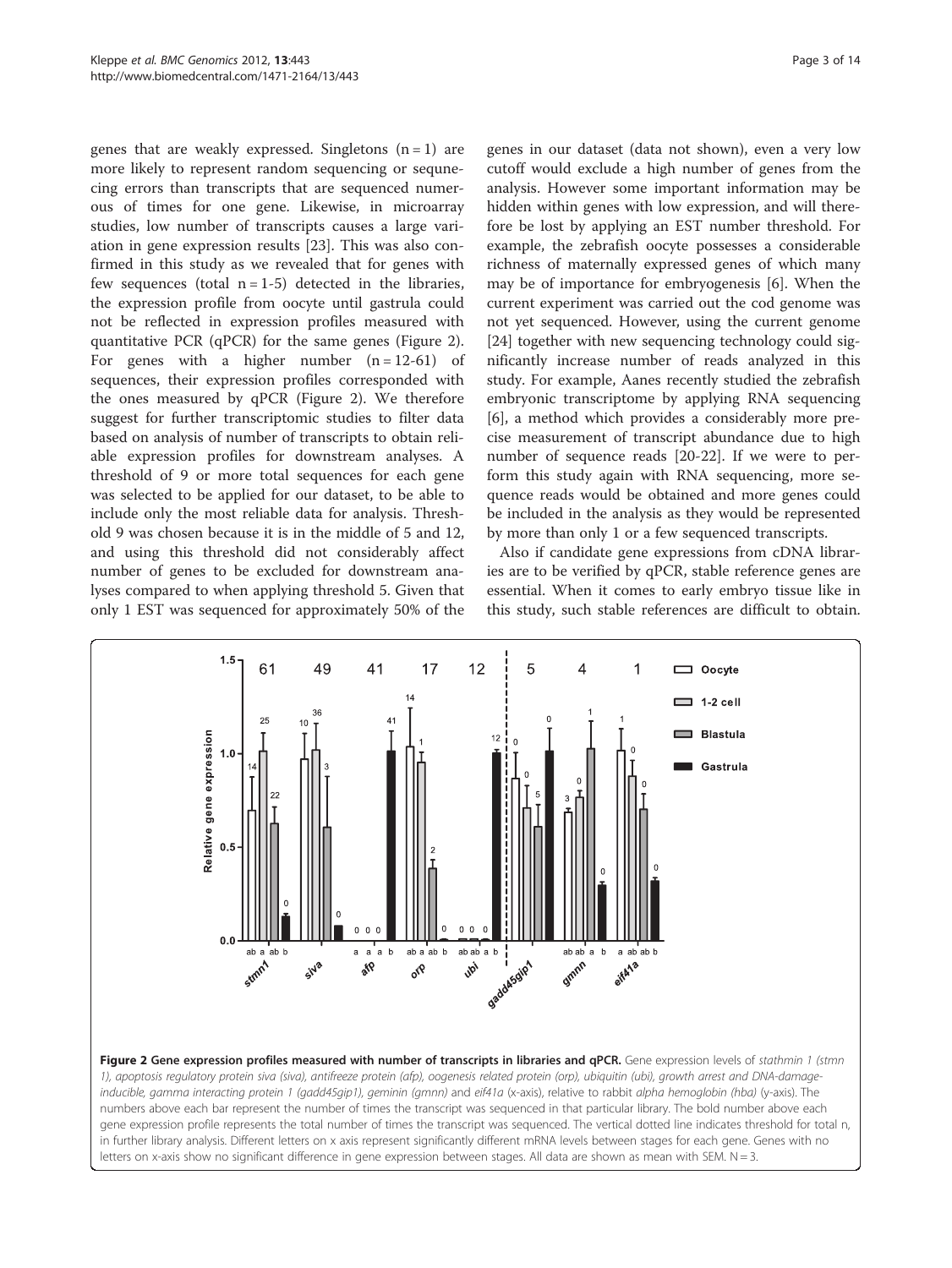For example, neither β-actin, elongation factor 1- α (ef1α), 18S, actin related protein (arp) nor ubiquitin (ubi) showed stable reference gene expression in stages assayed for gene expression [Additional file [1\]](#page-11-0), [\[25,26](#page-12-0)]. For this reason we chose not to use any of the reference genes tested, but instead apply a technique (external spiking) where external RNA (rabbit *alpha hemoglobin* (hba)) is added in equal amounts to each RNA sample [[27\]](#page-12-0). The considerably more stable expression pattern of hba can be seen in [Additional file [1](#page-11-0)]. We therefore suggest that external spiking may serve as a good alternative to the traditional reference genes previously applied in qPCR, especially when measuring gene expressions in early embryo tissue.

# Overall composition of cDNA libraries from oocyte, 1-2 cell, blastula and gastrula stage in Atlantic cod: amount

of transcripts and genes, and mitochondrial contribution In order to get an impression of the approximate timing of MZT (and therefore the shift from degrading to activating transcripts) we measured gene expression profiles of candidate genes known from other species to be maternal, zygotic or involved in events taking place at the initiation of MZT [Additional file [2](#page-11-0)]. Our results together with the findings of Drivenes [\[19](#page-12-0)] indicate that the MZT takes place between blastula and gastrula in Atlantic cod, which is also true for zebrafish [[12\]](#page-12-0). Together the cDNA libraries from oocyte, 1- 2 cell, blastula and gastrula stage produced 26162 3'EST sequences, which have been added to GenBank; 6511, 6607, 6506 and 6538 sequences were obtained from oocyte, 1-2 cell, blastula and gastrula libraries, respectively. 22229 sequences (5538, 5875, 5238 and 5578 in oocyte, 1-2 cell, blastula and gastrula, respectively) were mapped to the Atlantic cod genome [[24](#page-12-0)]. 17025 of these sequences hit cod genes with the rules given in material and methods section; they were predicted to encode 2611 genes, of which 2051 (78.6%) were Ensembl-annotated. 23 genes were pseudogenes, and were therefore removed from most of the analysis. Furthermore as described in methodological considerations, sequences with  $n \leq 8$  were removed from most of the analysis, leaving us with 12764 sequences predicted to be encoded by 257 genes. Compared to similar analyses [\[20](#page-12-0)-[22](#page-12-0)], 257 genes is a low number; however these studies have included most transcripts in contrast to the current study. As mentioned, we showed no correlation between qPCR and low copy number of ESTs  $(N < 9)$ , see Figure [2](#page-2-0) and discussion first section; methodological considerations), and highly expressed genes  $(N > 9)$  are possible to classify as maternal, zygotic, degrading and activating. EST copy number filtering was a necessity to be able to study stability and

complexity of dominating transcripts in early embryos of cod.

Strikingly, the overall composition of abundant transcripts obtained from maternal stages (oocyte, 1-2 cell and blastula) contained 45.9-50.6% mitochondrial transcripts, while at the zygotic stage (gastrula) only 12.2% of the transcripts were mitochondrial (Figure 3). Less than 5.1% of all the expressed genes in each developmental stage encoded these numerous mitochondrial transcripts (data not shown). This trend was also evident by the highly expressed mitochondrial genes of Table [1,](#page-4-0) showing the 20 most abundantly expressed genes when all transcripts from all libraries were included. Likewise it has been reported a high level of mitochondrial transcripts at the 2-cell stage in halibut [[22\]](#page-12-0) and in the oocyte of Senegalese sole [[28\]](#page-12-0). High level of mitochondrial transcripts in mature oocytes may be linked to high metabolic need to complete synchronous continuous cell-divisions at early developmental stages, whereas at later stages the energy metabolism is more localized to target areas in specific development. It has even been suggested that a major part of maternal RNAs in egg-laying organisms lack specificity and only provides supplemental nutrition [[29\]](#page-12-0). However a proportion of the maternal RNAs are essential for normal development in fish, as several studies report abnormal embryo development when mRNA translation is inhibited [[30\]](#page-12-0). Also several processes in zebrafish morphogenesis, most notably brain

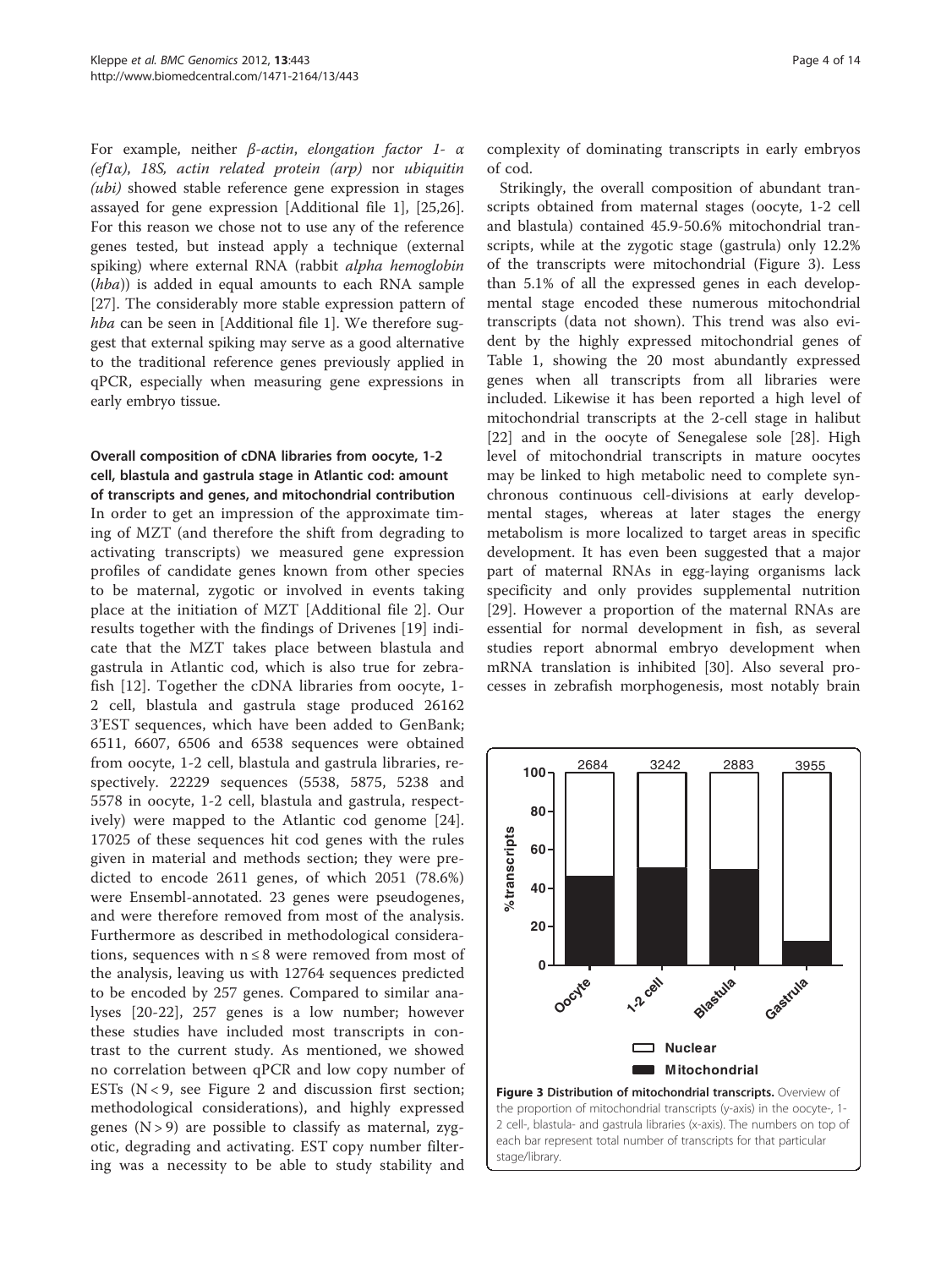#### <span id="page-4-0"></span>Table 1 The 20 most abundant transcripts

| Gene                                                 | <b>Total</b> | Oocyte  | $1-2$ cell   | <b>Blastula</b> | Gastrula |
|------------------------------------------------------|--------------|---------|--------------|-----------------|----------|
| Mitochondrial genes                                  |              |         |              |                 |          |
| Cytochrome c oxidase subunit II                      | 3418         | 910     | 1293         | 881             | 334      |
| Cytochrome B                                         | 563          | 137     | 114          | 263             | 49       |
| Cytochrome c oxidase subunit I                       | 353          | 90      | 110          | 119             | 34       |
| ATP synthase F0 subunit 8                            | 176          | 36      | 45           | 84              | 11       |
| ATP synthase F0 subunit 6                            | 144          | 32      | 45           | 50              | 17       |
| Nuclear genes                                        |              |         |              |                 |          |
| H2A Histone family, member V                         | 463          | 94      | 208          | 82              | 79       |
| Tetraspanin 3                                        | 185          | 3       | 20           | 159             | 3        |
| Small nuclear ribonucleoprotein polypeptide E        | 133          | 25      | 34           | 7               | 67       |
| Ribosomal protein S20                                | 128          | 2       |              | $\overline{2}$  | 123      |
| Ribosomal protein S12                                | 111          | 7       |              | 1               | 102      |
| Ribosomal protein S23                                | 106          | 0       | $\mathbf{0}$ | $\mathbf{0}$    | 106      |
| Ribosomal protein L34                                | 103          | 4       | 4            | 16              | 79       |
| CDKN2A interacting protein N-terminal like           | 103          | 27      | 28           | 19              | 29       |
| COX17 cytochrome c oxidase assembly homolog          | 101          | 60      | 28           | 13              | 0        |
| Unknown                                              | 97           | 46      | 48           | $\overline{2}$  |          |
| Small nuclear ribonucleoprotein D3 polypeptide 18kDa | 95           | 16      | 36           | 32              | 11       |
| Small nuclear ribonucleoprotein polypeptide F        | 84           | 10      | 8            | 63              | 3        |
| Mago-nashi homolog B                                 | 78           | 10      | 25           | 39              | 4        |
| Unknown                                              | 78           | $\circ$ | $\mathbf{0}$ | $\mathbf 0$     | 78       |
| Unknown                                              | 74           | 2       | 0            | 3               | 69       |

Gene names and their total number of transcripts in oocyte, 1-2 cell, blastula and gastrula are shown.

formation, fail to occur normally when normal degradation of maternal RNA is disturbed [\[31](#page-12-0)].

# Nuclear transcripts and expressed genes: distribution and gene ontologies

To facilitate analysis of expressed genes from the genome, mitochondrial transcripts (4786, encoded by 10 genes) were excluded. What remained were the nuclear transcripts (7978, encoded by 247 genes). A significant feature of the gastrula nuclear transcriptome was a high presence of ribosomal transcripts (50.6%) compared to the earlier stages (2.5–4.6%, Figure [4a\)](#page-5-0). This increase in transcript abundance was not a consequence from many additional genes being expressed in the gastrula stage, as the number of genes encoding the ribosomal transcripts only increased from 6.7–13.1% in the maternal libraries to 19.7% in the gastrula library (Figure [4b\)](#page-5-0). However, some of the ribosomal transcripts were uniquely found in the gastrula library (Table [2](#page-6-0)). A similar pattern of ribosomal transcripts has previously been found in zebrafish [[17](#page-12-0)] and halibut [[22](#page-12-0)]. The high presence of ribosomal transcripts in gastrula is most likely due to major onset of transcription since ribosomal proteins are required for the production of ribosomes at the site for transcription.

Most nuclear genes (79.4%) were expressed in more than one developmental stage, and 51.8% (128) of the genes were expressed in all four stages. The most highly expressed genes (see Table 1) present in all libraries were histone H2A family member V followed by tetraspanin 3, which are involved in general processes like structuring of chromosomal fibres and signal transduction in cell development, activation, growth and motility. 12.1% (30) of the nuclear genes were expressed exclusively in maternal stages (oocyte only or oocyte and one or two of the next developmental stages), and represented a diverse group (Table [3\)](#page-6-0). However among the ones with the highest numbers of transcripts in this category, we found common genes (like COX17, stathmin and cyclins) involved in processes like energy metabolism and cell cycle, which are features that characterize early embryonic development. Other studies [[6,22,32\]](#page-12-0) report on a higher number of strictly maternal genes than 30, however as mentioned many genes were excluded in this study due to their low number of sequenced ESTs. Since the cutoff of  $N = 9$  may have excluded many lower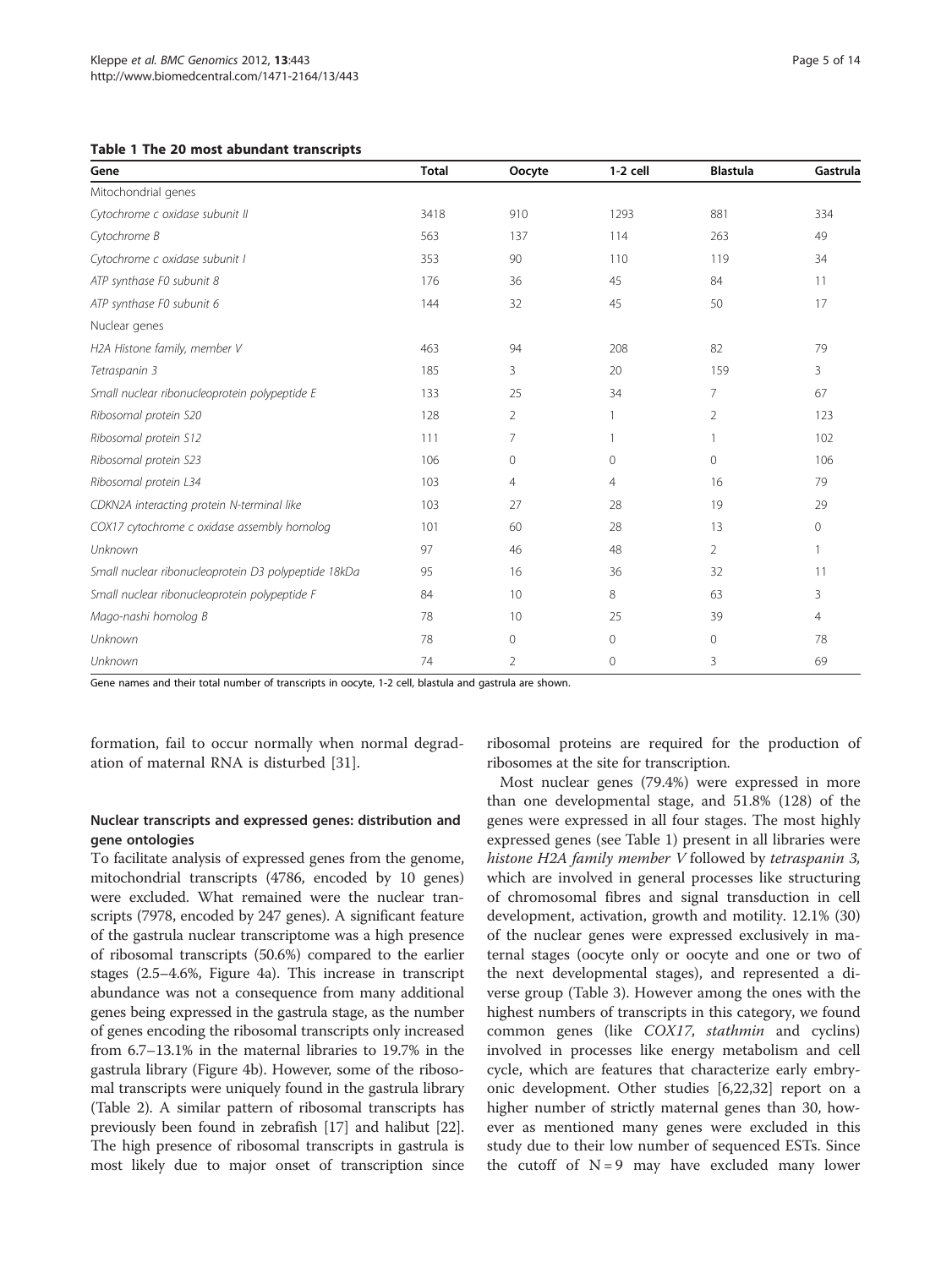<span id="page-5-0"></span>

expressed but important maternal genes from downstream analysis all sequenced genes were added to Gen-Bank, leaving them available for future studies of for example egg viability.

We also checked how the nuclear transcripts were distributed when including all nuclear genes (2575) without any threshold for number of transcripts. In this dataset a large proportion (56.5%) of the genes had only 1 transcript. Consequently, the genes expressed exclusively in maternal and gastrula stages showed an increase in their proportions (12.1–31.9% and 6.9–13%, respectively). The proportion of genes expressed in all developmental stages decreased markedly from 51.8 to 6.5% [Additional file [3](#page-11-0)]. It is therefore clear that the use of a threshold for number of transcripts makes a difference for describing gene expression patterns.

Functional profiles of the most common nuclear transcripts in oocyte, 1-2 cell, blastula and gastrula (obtained from the use of gene ontology (GO)-terms) revealed that both within cellular component, molecular function and biological process many of the transcripts did not change much in their abundance over time (data not shown). However some differences could be observed between maternal and zygotic stages [Additional file [4](#page-11-0)]. An increase in proportion of transcripts that were part of macromolecular complexes from maternal to zygotic developmental stage possibly reflects specification of cell types which requires more complex molecules as the embryo enters the zygotic stage. At the molecular function level, a pronounced increase of transcript amount from maternal to zygotic stage was evident for structural molecule activity, reflecting a shift towards specification of cell function. Several biological processes including cellular component organization or biogenesis, multicellular organismal process and developmental process showed a marked shift between maternal and zygotic stage, with increase in transcript proportion in gastrula. Taken together, these changes reflect more specialized and complex processes developing after MZT in cod, as would be expected since gastrula is a developmental stage where intricate processes like germ layer formation takes place (reviewed in [[33](#page-12-0)]).

#### 3'UTR structure: isoforms, length and motifs

Based on manual annotation, 3'UTR length was predicted for all sequences with stop codon and poly-A tail (in total 191 genes). To be able to study the gene expression dynamics over time from a maternal to a zygotic embryo, genes (when possible) were strictly classified as having degrading, stable or activating transcripts. In order to be termed degrading, minimum 95% of the transcripts had to be located in maternal stages (oocyte until blastula). In order to be termed activating, minimum 95% of the transcripts had to be present in blastula and gastrula. Transcripts present in all 4 stages, with a distribution of minimum 10% and maximum 40% in one stage were termed stable. Applying this classification gave 35, 26 and 39 genes with degrading, stable and activating expression profiles, respectively. 91 genes could not be classified according to these specifications. To ensure reliable results, the following analyses on 3'UTR structure were also performed when applying less strict specifications [Additional file [5\]](#page-11-0).

Totally 73 nuclear genes (29.6%) expressed more than one 3'UTR isoform. Among genes with degrading and stable transcripts a relatively high amount (45.7 and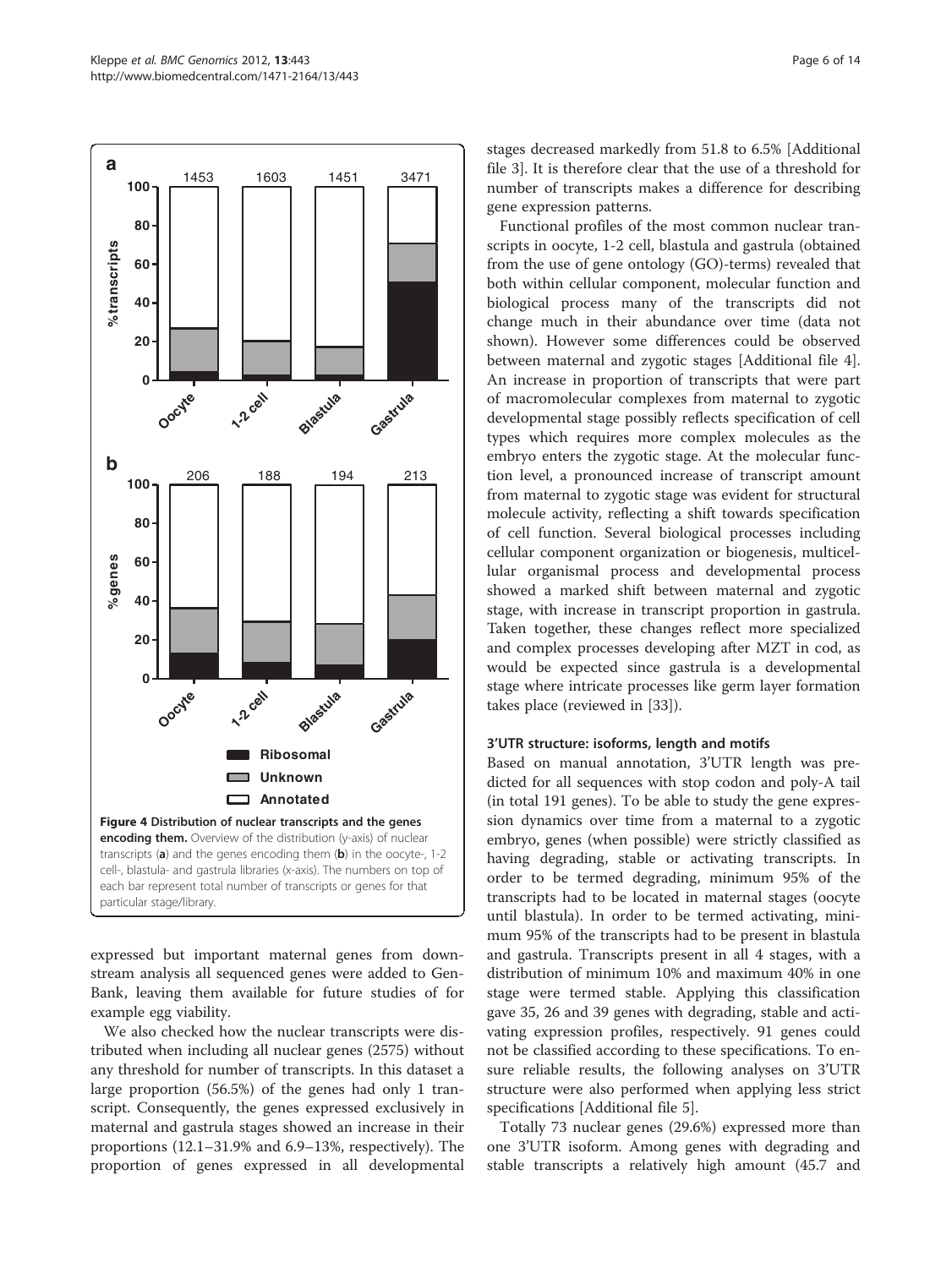<span id="page-6-0"></span>

| Table 2 The 17 transcripts present in the gastrula library only |  |  |  |  |
|-----------------------------------------------------------------|--|--|--|--|
|-----------------------------------------------------------------|--|--|--|--|

| Gene                                                      | <b>Total</b> | Oocyte       | $1-2$ cell   | <b>Blastula</b> | Gastrula |
|-----------------------------------------------------------|--------------|--------------|--------------|-----------------|----------|
| Nuclear genes                                             |              |              |              |                 |          |
| Ribosomal protein S23                                     | 106          | $\circ$      | $\circ$      | $\mathbf 0$     | 106      |
| Unknown                                                   | 78           | 0            | $\mathbf{0}$ | 0               | 78       |
| Ribosomal protein L27a                                    | 58           | $\mathbf{0}$ | $\mathbf 0$  | $\mathbf 0$     | 58       |
| Ribosomal protein L28                                     | 54           | $\mathbf{0}$ | $\circ$      | 0               | 54       |
| Unknown                                                   | 50           | $\mathbf{0}$ | $\circ$      | 0               | 50       |
| Ribosomal protein L18a                                    | 48           | 0            | $\circ$      | 0               | 48       |
| Ribosomal protein L24                                     | 48           | 0            | $\circ$      | 0               | 48       |
| ribosomal protein S27                                     | 48           | 0            | $\Omega$     | 0               | 48       |
| Ribosomal protein S19                                     | 46           | 0            | $\circ$      | $\mathbf{0}$    | 46       |
| Unknown                                                   | 41           | 0            | $\circ$      | 0               | 41       |
| Unknown                                                   | 40           | 0            | $\circ$      | 0               | 40       |
| Ribosomal protein L31                                     | 36           | $\mathbf{0}$ | $\circ$      | $\mathbf{0}$    | 36       |
| Ribosomal protein S7                                      | 30           | $\mathbf{0}$ | $\circ$      | $\mathbf{0}$    | 30       |
| Ribosomal protein, large, P2                              | 26           | $\mathbf{0}$ | $\circ$      | $\mathbf{0}$    | 26       |
| Ribosomal protein, large, P1                              | 14           | 0            | $\circ$      | $\mathbf{0}$    | 14       |
| Ubiquitin A-52 residue ribosomal protein fusion product 1 | 12           | 0            | $\circ$      | $\mathbf{0}$    | 12       |
| Small nucleolar RNA, C/D box 68                           | 9            | $\mathbf{0}$ | $\mathbf{0}$ | 0               | 9        |

Gene names and their total number of transcripts in oocyte, 1-2 cell, blastula and gastrula are shown.

| Table 3 The 20 most abundant transcripts found in maternal libraries only |  |
|---------------------------------------------------------------------------|--|
|---------------------------------------------------------------------------|--|

| Gene                                                                        | <b>Total</b> | Oocyte         | 1-2 cell       | <b>Blastula</b> | Gastrula     |
|-----------------------------------------------------------------------------|--------------|----------------|----------------|-----------------|--------------|
| Nuclear genes                                                               |              |                |                |                 |              |
| COX17 Cytochrome c oxidase assembly homolog                                 | 101          | 60             | 28             | 13              | $\mathbf 0$  |
| Stathmin 1                                                                  | 61           | 14             | 25             | 22              | $\mathbf{0}$ |
| Adenylosuccinate synthase like 1                                            | 49           | 10             | 36             | 3               | $\mathbf{0}$ |
| S100 calcium binding protein A1                                             | 41           | 9              | 26             | 6               | $\Omega$     |
| THAP domain containing 4                                                    | 34           | 10             | 16             | 8               | $\mathbf{0}$ |
| Unknown                                                                     | 25           | 7              | $\mathbf{0}$   | 18              | $\mathbf{0}$ |
| Uncharacterized protein C14orf119                                           | 24           | $\Omega$       |                | 23              | $\Omega$     |
| Unknown                                                                     | 20           | 6              | 9              | 5               | $\Omega$     |
| Claudin 4                                                                   | 20           | 9              | 6              | 5               | $\mathbf{0}$ |
| Unknown                                                                     | 20           | 8              | 4              | 8               | $\Omega$     |
| LSM12 homolog                                                               | 19           | 3              | 15             |                 | $\mathbf{0}$ |
| UPF0139 membrane protein C19orf56                                           | 17           | $\overline{2}$ | 11             | 4               | $\mathbf{0}$ |
| Topoisomerase (DNA) I                                                       | 17           | 10             | 5              | 2               | $\Omega$     |
| Unknown                                                                     | 17           | 7              | $\overline{4}$ | 6               | $\mathbf{0}$ |
| Unknown                                                                     | 17           | 14             | $\mathbf{1}$   | 2               | $\mathbf{0}$ |
| Cyclin A1                                                                   | 15           | 2              | 6              | 7               | 0            |
| Protein (peptidylprolyl cis/trans isomerase) NIMA-interacting, 4 (parvulin) | 15           | 5              | $\overline{2}$ | 8               | $\Omega$     |
| Cyclin A2                                                                   | 15           | 3              |                | 11              | $\mathbf{0}$ |
| H1 histone family, member O, oocyte-specific                                | 14           | 5              | 3              | 6               | 0            |
| Unknown                                                                     | 12           | $\overline{4}$ | 7              |                 | 0            |

Gene names and their total number of transcripts in oocyte, 1-2 cell, blastula and gastrula are shown.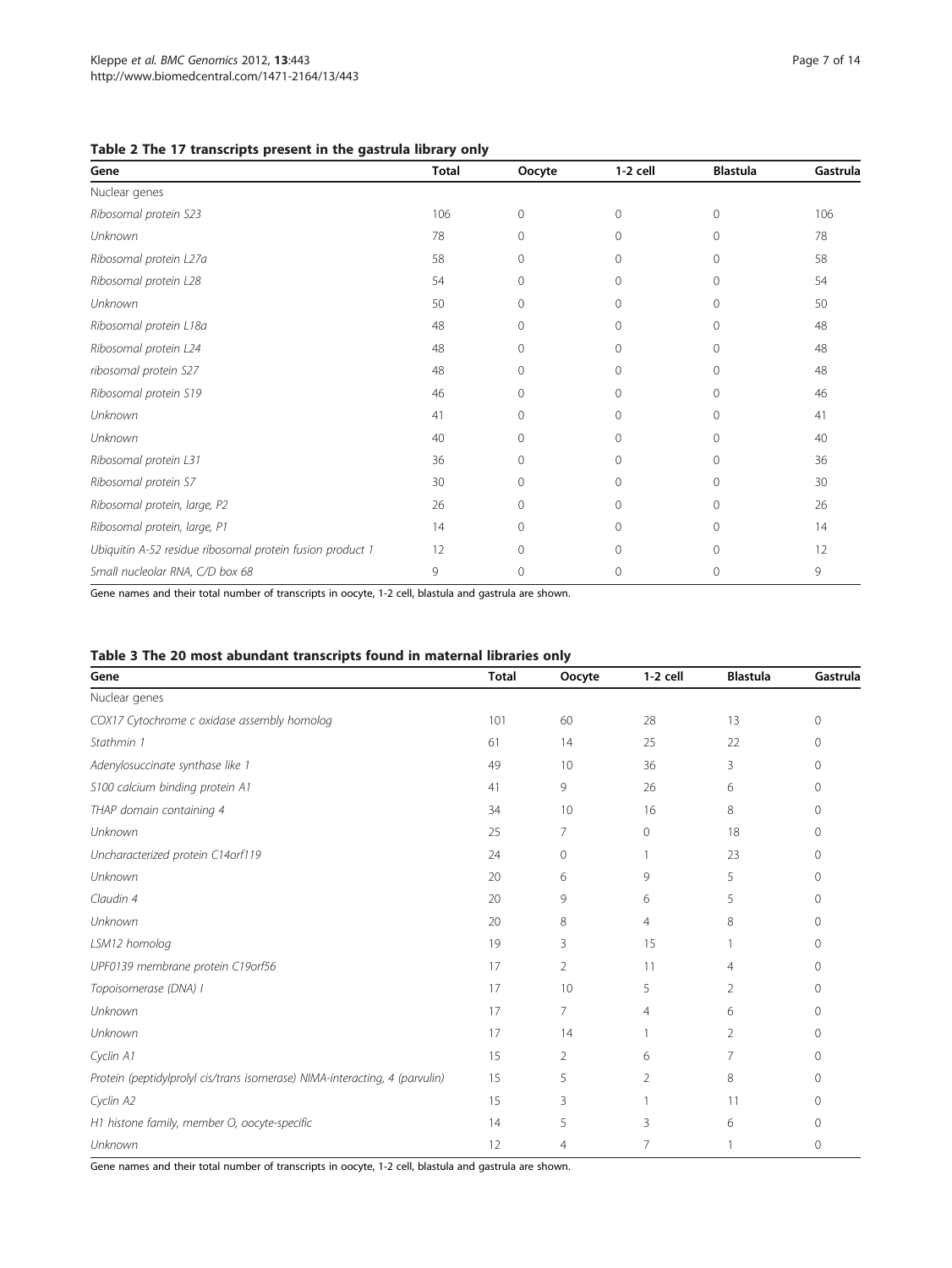

34.6%, respecively) displayed 3'UTR isoforms (Figure 5). Alternatively spliced transcripts are common in early embryos in other species, for example in zebrafish where it has been shown 50–60% alternative splicing of transcripts [\[6\]](#page-12-0). Also in mouse embryos a significant proportion of alternatively spliced transcripts have been found [[34\]](#page-12-0), and in this context it was suggested that alternative splicing is of importance in the regulation of development. Activating genes of cod had a far less degree of 3'UTR isoforms (15.4%, Figure 5). This may be an indication that alternative splicing is a less important



regulatory mechanism for genes that are more active in early zygotic stages, than for genes that are more active in maternal stages.

Mean 3'UTR length (when including all isoforms) in degrading  $(n = 48)$ , stable  $(n = 35)$  and activating  $(n = 45)$ transcripts was 187.1, 208.8 and 76 bp, respectively (Figure 6). Activating transcripts had significantly  $(p <$ 0.0001) shorter 3'UTR length than degrading and stable ones. A higher proportion of long maternal 3'UTRs have previously been found across the animal kingdom [\[29](#page-12-0)] associated with lower turnover-rate of RNAs [\[35\]](#page-12-0). Our findings suggest that also in cod, transcripts from maternally active genes have longer 3' UTRs. The shorter 3' UTRs of the activating transcripts may also be explained by the fact that many of them were ribosomal (data not shown); such transcripts have been shown to contain short 3'UTRs [\[36](#page-12-0)]. Excluding ribosomal genes would lead to a small dataset. Consequently, we applied less strict classification criteria for degrading, stable and activating transcripts and found that also non-ribosomal activating transcripts have significantly shorter 3'UTRs [Additional file [5](#page-11-0)].

Although not statistically proved in this study, stable transcripts appeared to have the longest 3'UTRs (Figure 6). This corresponds to the suggestion that more stable RNAs have longer UTRs [[37](#page-12-0)]. A strong exponential correlation has been found between 3'UTR length and morphological complexity (number of cell types in the organism) [\[38](#page-12-0)]. Increased regulatory complexity in long 3'UTRs may be a result of more miRNA binding sites. Furthermore, additional polyadenylation signals may produce transcript isoforms with several combinations of miRNA binding sites, which adds even more complexity [\[39\]](#page-12-0). It was observed an enrichment of 3'UTR isoforms in degrading and stable transcripts (abundant in the maternal stages) compared to activating ones (abundant in zygotic stage). This result suggests a more complex post-transcriptional regulation in the maternal stages since transcriptional regulation cannot be applied to control developmental processes prior to MZT.

The apparent complex features of transcripts that were abundant in early developmental stages of cod were further investigated by searching for motifs in the 3'UTRs of degrading, stable and activating transcripts. Using Multiple Em for Motif Elicitation (MEME) [[40\]](#page-12-0) the presence of the polyadenylation motif AATAAA was indicated. Manual inspection of the sequences revealed that AATAAA (the exact motif) was present at an increasing manner from degrading (68.8%), through stable (82.9%) and to activating (95.6%) transcripts (Figure [7a](#page-8-0)). AATAAA is essential for cytoplasmic polyadenylation to take place [[41,42\]](#page-13-0); that is, cleavage followed by adding of a poly-A tail to the 3' end of the mRNA which then activates translation. Therefore polyadenylation is a key process in regulation of translation (for recent reviews see [[43](#page-13-0),[44](#page-13-0)]), and thus serves as an important step in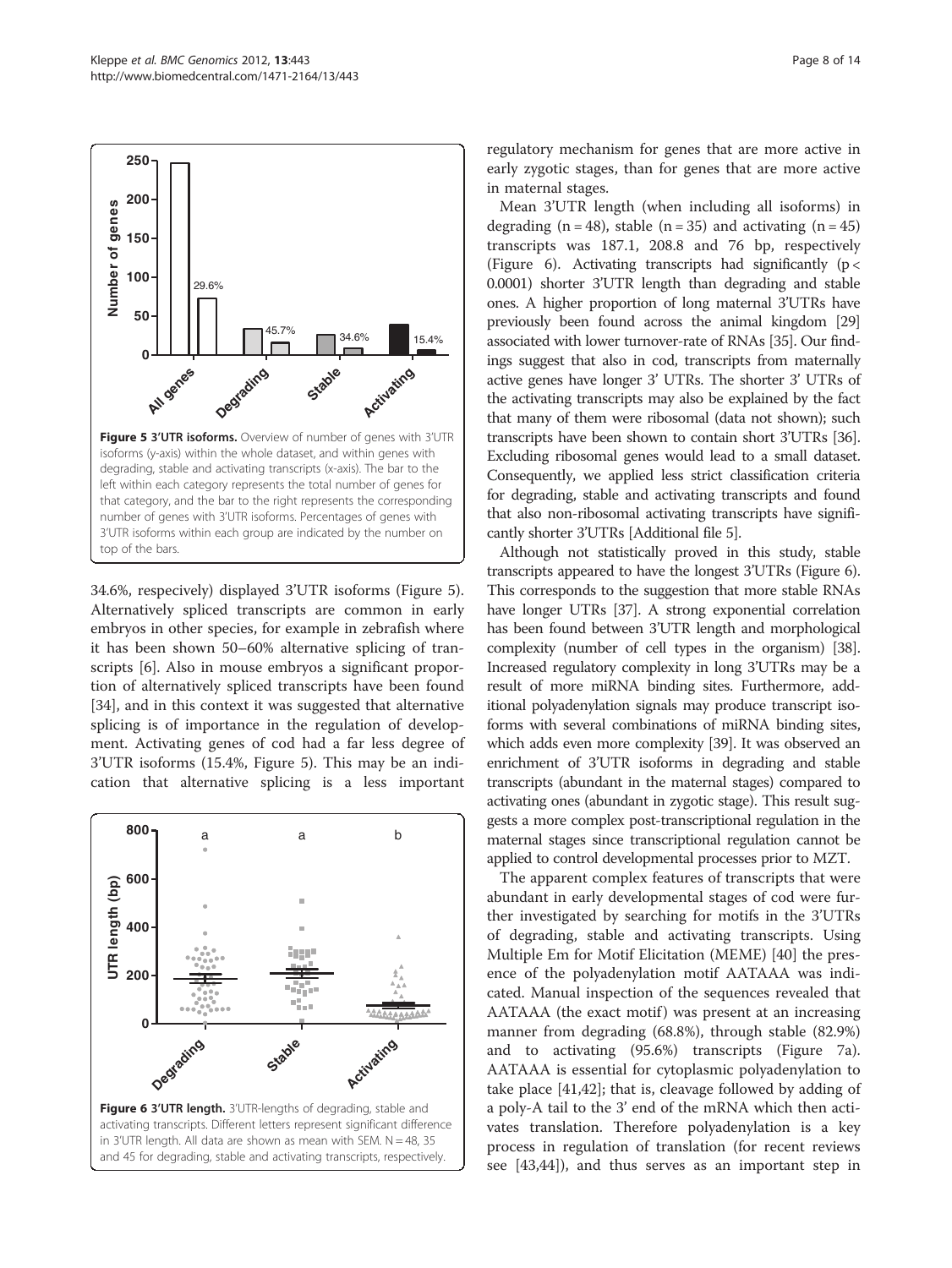post-transcriptional regulation in maternal stage embryos. Also, it was recently found that cytoplasmic polyadenylation of maternal RNAs prior to MBT is essential for normal morphogenesis post-MBT in zebrafish [[6\]](#page-12-0). It is known that AATAAA is found in nearly all known mRNAs, and that it is highly conserved. Our finding that 31.2 and 17.1% of degrading and stable transcripts (with known 3'UTR length) did not contain AATAAA may be explained by the possibility of transcripts to contain alternative polyadenylation motifs, where AATAAA have been slightly modified (reviewed in [\[43](#page-13-0)]). Therefore, we investigated the presence of 11 other putative alternative polyadenylation motifs [\[45](#page-13-0)]; for each sequence we observed which motifs were present, and if there was more than one motif (Figure 7).

3 motifs (ATTAAA, AATATA and AATAGA) were found exclusively in degrading and stable transcripts, and AGTAAA was present only in stable transcripts. None of the motifs were unique for activating transcripts, and most of the motifs were present at the lowest rate in this group of transcripts (Figure 7a). Also, degrading and especially stable transcripts had a higher prevalence (41.7 and 54.3%, respectively) of multiple motifs (more than one of the motifs studied) than activating ones (31.1%, Figure 7b). A higher degree (diversity and quantity) of putative alternative polyadenylation motifs in maternal degrading and stable transcripts suggests that these transcripts may apply alternative polyadenylation more frequently than activating transcripts. Polyadenylation at different sites produces different



**% UTRs**

<span id="page-8-0"></span>**a**

**AATAAA**

**0**

**10**

**20**

ACTAAA

**TATAAA**

**AATGAA**

**AAGAAA**

AATACA

**GATAAA**

**CATAAA**

**AATAGA**

**AATATA**

Degrading **Stable**

**Activating**

**ATTAAA**

AGTAAA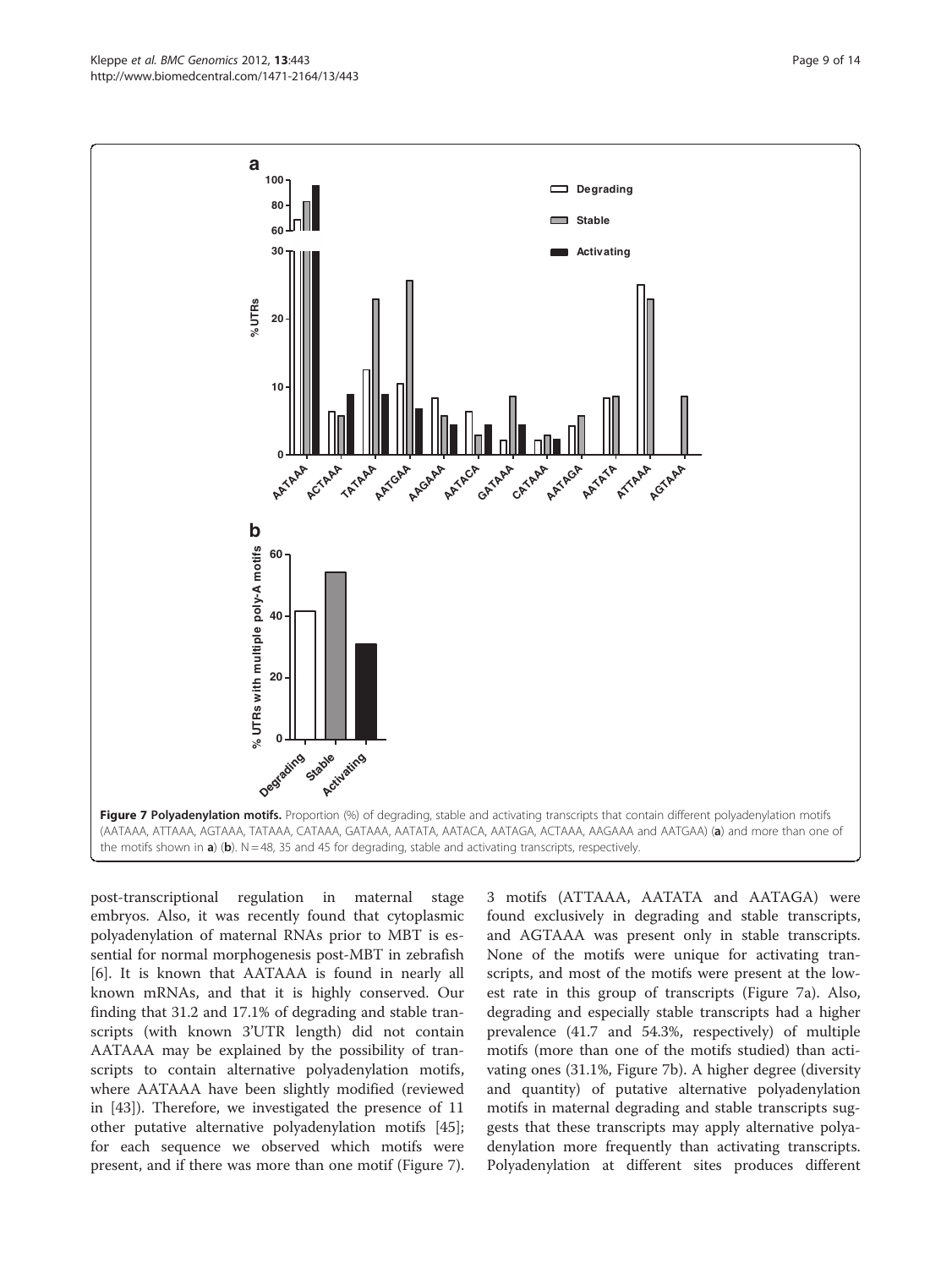variants of the 3'UTR, which contributes to a more complex transcriptome [[46\]](#page-13-0).

# Conclusions

This study shows that scarce transcripts represent a significant bias in transcriptomic assessments of sequenced libraries, and suggests for future studies to compare number of transcripts and qPCR analysis to set a threshold for the transcript abundance that reflects reliable expression profiles. This study also shows a solution for dealing with the problem of internal variation in housekeeping genes when analyzing relative expression over time in fish embryos. By adding an external normalization gene the problem with housekeeping gene variation was avoided [\[27\]](#page-12-0).

In maternal stages (oocyte to blastula), mitochondrial genes encoded 45.9–50.6% of the transcripts, reflecting a high energy demand in embryos up until MZT. The zygotic nuclear transcriptome had a high presence of ribosomal transcripts (50.6%), reflecting a major onset of transcription at this stage. Gene ontology terms reflect a more complex and specialized gastrula compared to maternal developmental stages. Degrading and stable transcripts have longer 3'UTRs than the ones that increased in abundance after MZT. Furthermore, this group of transcripts has more (diversity and amount) of the alternative polyadenylation motifs studied, as well as a higher number of 3'UTR isoforms. Together this indicates a more complex post-transcriptional regulation for genes that are highly active in maternal stages compared to that of genes that are more active in the zygotic embryo of cod.

In summary, this study describes in detail and for the first time, the overall level and composition of common maternal RNAs in the mature cod egg and early stages of embryogenesis, and reveals a picture of the fluctuations in the high abundance transcripts from egg to maternal stages and onwards to onset of zygotic transcription. This characterization of the maternal transcriptome in Atlantic cod (Gadus Morhua L.) will be helpful in further studies with the aim to elucidate the relationship between maternal RNAs and offspring viability in this species.

## Methods

## Egg and embryo collection

Eggs and sperm from Atlantic cod were obtained from Parisvatnet Research station, Institute of Marine Research, Øygarden, Norway in April 2009. Eggs were manually stripped from one female and sperm was collected from one male. Before freezing of unfertilized eggs, egg fluid was carefully aspirated and subsequently eggs were flash frozen liquid nitrogen. Remaining eggs were fertilized with the collected sperm and incubated at 7°C until they reached 1-2 cells, blastula and gastrula

stages (Figure [1](#page-1-0)), embryos were staged according to Hall [[47\]](#page-13-0). At sampling, staged embryos were collected and excess water was aspirated off before embryos were flash-frozen on liquid nitrogen. All collected samples were stored at −80°C until RNA isolation was initiated. All egg and embryo samplings were done according to guidelines approved by the Norwegian Animal Research Authority (NARA).

## cDNA library construction

From eggs and each developmental stage, total RNA was isolated using iPrep<sup>™</sup> Trizol® Plus RNA Kit (Invitrogen, Carlsbad, CA, USA). The quality of RNA showed RIN values above 9.5 for all samples used (Bioanalyzer 2100, Agilent, Santa Clara CA, United States). cDNA libraries were constructed from 1.0 μg of RNA from each sample using Creator SMART cDNA Library Construction Kit (Clontech Laboratories, Inc., Mountain View, CA, USA). The cDNA was size-selected for 500bp according to Evsikov [\[21](#page-12-0)]. Transformation of the ligation mix was performed using the DH5αMAX competent cells (Invitrogen, Carlsbad, CA, USA). The titers of libraries used were for oocytes  $7,7x10^5$ , 1-2 cell stage 4,7x10<sup>5</sup>, blastula 1,5x10<sup>6</sup> and gastrula 1,4x10<sup>6</sup> clones per μl of ligation mix. The clones were grown on robot plates (Nalgene Nunc International, Rochester, NY, USA) filled with Luria-Bertani (LB) agar and chloramphenicol (30mg/L). Positive clones were randomly selected by automated picking robots and transfered to 384-well plates containing HMFM freezing media. Culturing was performed for 16h at 37°C without agitation. For isolation and purification of plasmid DNA 384-deepwell plates containing 190μl 2YT media and 30 mg/L chloramphenicol were inoculated from the freezing stocks. Clones were grown for 16-18h at 1100 rpm and 37°C. Isolation and purification of plasmids was done by an automated system, applying alkaline lysis followed by size selective DNA precipitation in PEG/2-Propanol [\[48\]](#page-13-0). Quantified plasmids (UV photometry) were sequenced using T7 primers following the Big-Dye version 3.1 protocol and capillary gelelectrophoresis by an ABI 3730xl system (Applied Biosystems Inc., Foster City, Ca, USA) at Max Planck Institute for Molecular Genetics, Berlin, Germany.

## Bioinformatical analysis of raw data

Sequence trace files from each library were processed employing the Phred base-calling algorithm [\[49,50](#page-13-0)]. Quality trimming and removal of contaminating vector sequences were performed using cross match and RBR [[51\]](#page-13-0) with the Uinivec filtering database from the National Center for Biotechnology Information (NCBI). Clustering and assembly were carried out using the TIGR Gene Indices Clustering tools (TGICL) [\[52](#page-13-0)]. Sequences for the libraries were added to GenBank; oocyte library [GenBank: JK777860-JK784370], 1-2 cell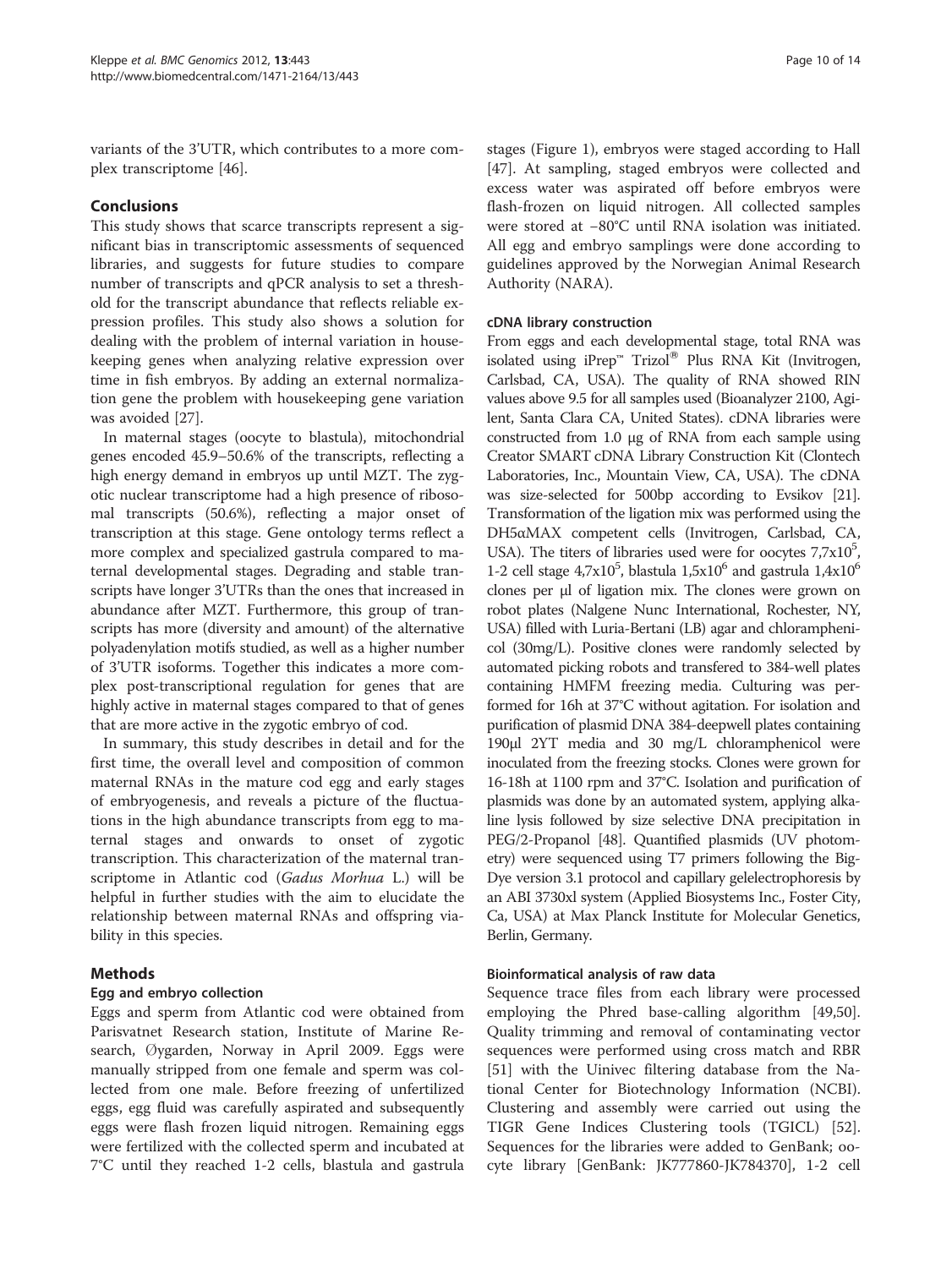| Gene       | Gene ID            | 5'-3' forward primer sequence | 5'-3' reverse primer sequence |
|------------|--------------------|-------------------------------|-------------------------------|
| hba        | NM 001082389.2     | GCAGCCACGGTGGCGAGTAT          | GTGGGACAGGAGCTTGAAAT          |
| eif41a     | FNSGMOG00000012412 | GACGATTGAGTCGATAGTGAATGC      | CGCCCACCTGTTCTGTAAGG          |
| tbp        | FNSGMOG00000012435 | CACAGCTGCAGAACATTGTATCAA      | TGACGGCCGCAAAACG              |
|            | FNSGMOG00000017391 | CAACGAGATGATCGTCACCA          | <b>TGGCTGCTGATCATCTTCTG</b>   |
| orp        | JK781166.1         | GCITCGGCTCCTTTTTATTTTT        | CCACTTGTTGTTCCGCAGAGT         |
| gmnn       | FNSGMOG00000008149 | GATGGTATCTCAAATGAAGCCTATGA    | CGCTCGTCTGCCACTTCTTT          |
| stmn1      | ENSGMOG00000005322 | GAAACTATTGGAGATATTCAGGTTAAGGA | GCAGGAGCAGCCAGAATCAC          |
| siva       | JK777503.1         | GAAGCACAGCCITCTCAACCA         | CCAATGAGCGTTTGTCCCTTT         |
| qadd45qip1 | FNSGMOG00000012967 | CCGCTGAAACTGAACCTCAAG         | GCCATTCGGGCGTCTTCT            |
| afp        | FNSGMOG00000002484 | GAGCTGATGGCGACTGTTCA          | CCTCCCGTCCTCGATGATG           |

Table 4 Gene short names, gene/EST ID and PCR primer sequences (5'-3')

When possible, sequences are listed with an Ensembl gene ID. Otherwise the sequences are listed with GenBank EST ID (orp and siva) or mRNA ID (hba).

library [GenBank: JK771253-JK777859], blastula library [GenBank: JK758209-JK764714] and gastrula library [GenBank: JK764715-JK771252], respectively.

Clustered sequences were assembled into contigs (Fasta sequences are given in [Additional file [6\]](#page-11-0)) which were further annotated with Ensembl predicted genes [[53\]](#page-13-0) by mapping the contigs to the Atlantic cod genome [[24\]](#page-12-0) with a threshold above 75% identity BLAT hit against a genome scaffold in a gene or within 2000 bp downstream of a gene. Sequences that passed the following rules were included in further analysis: 1) above 85% identity BLAT hit against a genome mapped EST-contig, or 2) above 75% identity BLAT hit against a genome scaffold in a gene or within 2000 bp downstream of a gene. The mapping of the contigs can be seen in [Additional file [7](#page-11-0)].

Functional profiles of transcripts were constructed by applying GO-terms to group the transcripts [\[54](#page-13-0)]. The Ensembl genes were GO-annotated using BLAST against SwissProt and UniRef90 and annotation files from [\[55](#page-13-0)]. BLAST and GO files for SwissProt and UniRef90 that are constructed for Ensembl-annotated genome assembly can be seen in [Additional file [8](#page-11-0)] and [Additional file [9](#page-11-0)], respectively.

#### Quantitative PCR

Total RNA was extracted by applying RNeasy® Mini Kit (QIAGEN, Oslo, Norway), and genomic DNA was removed by using Turbo DNA-free<sup>TM</sup> Kit (Ambion, Austin, Texas, USA), according to the manufacturers instruction. Additionally, all samples were precipitated and redisolved in ddH20 after DNAse treatment. A Nano-Drop<sup>®</sup> NP-1000 spectrophotometer (NanoDrop technologies, Wilmington, DE, USA) was used to measure the quantity and quality of the RNA samples. Samples with a 260/280 nm absorbance ratio outside the range 1.8–2.1 were excluded for further analysis. 1 pg of rabbit hba mRNA (SIGMA; Norway) was added to each RNA sample before cDNA synthesis (spiking). cDNA was produced using Superscript VILO cDNA synthesis (Invitrogen, Carlsbad, Germany). All primers used for amplification and detection of genes were designed applying the software Primer Express 3.0 (Applied Biosystems, Foster city, CA, USA), and are listed in Table 4 together with *hba-*primers [[27\]](#page-12-0). Quantitative PCR (qPCR) was performed on an SDS 7900HT Fast Real-Time PCR system (Applied Biosystems, Oslo, Norway) system using  $SYBR^®$ green PCR Master Mix (Applied Biosystems, Foster city, CA, USA), and the thermal cycling conditions were: 50°C for 2 min followed by 98°C for 10 min, and 40 cycles of 95° C for 15s followed by 60°C for 1 min. PCR efficiencies were verified to be equal between target and calibrator genes (Standard-curve method using 250, 125, 62.5, 31.25 and 15.625 ng RNA). Melting curve analysis was performed to verify presence of only one PCR product. 62.5 ng RNA was used to produce cDNA used for downstream analysis of relative abundance of transcript. For each PCR plate, notemplate controls were run for each gene. The relative gene expression level was calculated using the Comparative Ct method (Applied Biosystems). All data are normalized to hba mRNA (spike), and the data for each gene are calibrated to its lowest mean ΔCt.

#### Statistical analyses

All data to be analyzed for significant differences were initially tested for Gaussian distribution by applying a D'Agostino-Pearson normality (omnibus K2) test. All mRNA levels quantified by qPCR had too few replicates  $(n = 3)$  for each developmental stage in order for the test to reveal normality or not. Therefore a non-parametric Kruskal-Wallis test was applied to reveal if the genes were differentially expressed in one or more of the developmental stages. Dunn's multiple comparison posttest was used to detect at which developmental stages there were differences. Furthermore there was no evidence for Gaussian distribution in the datasets for 3'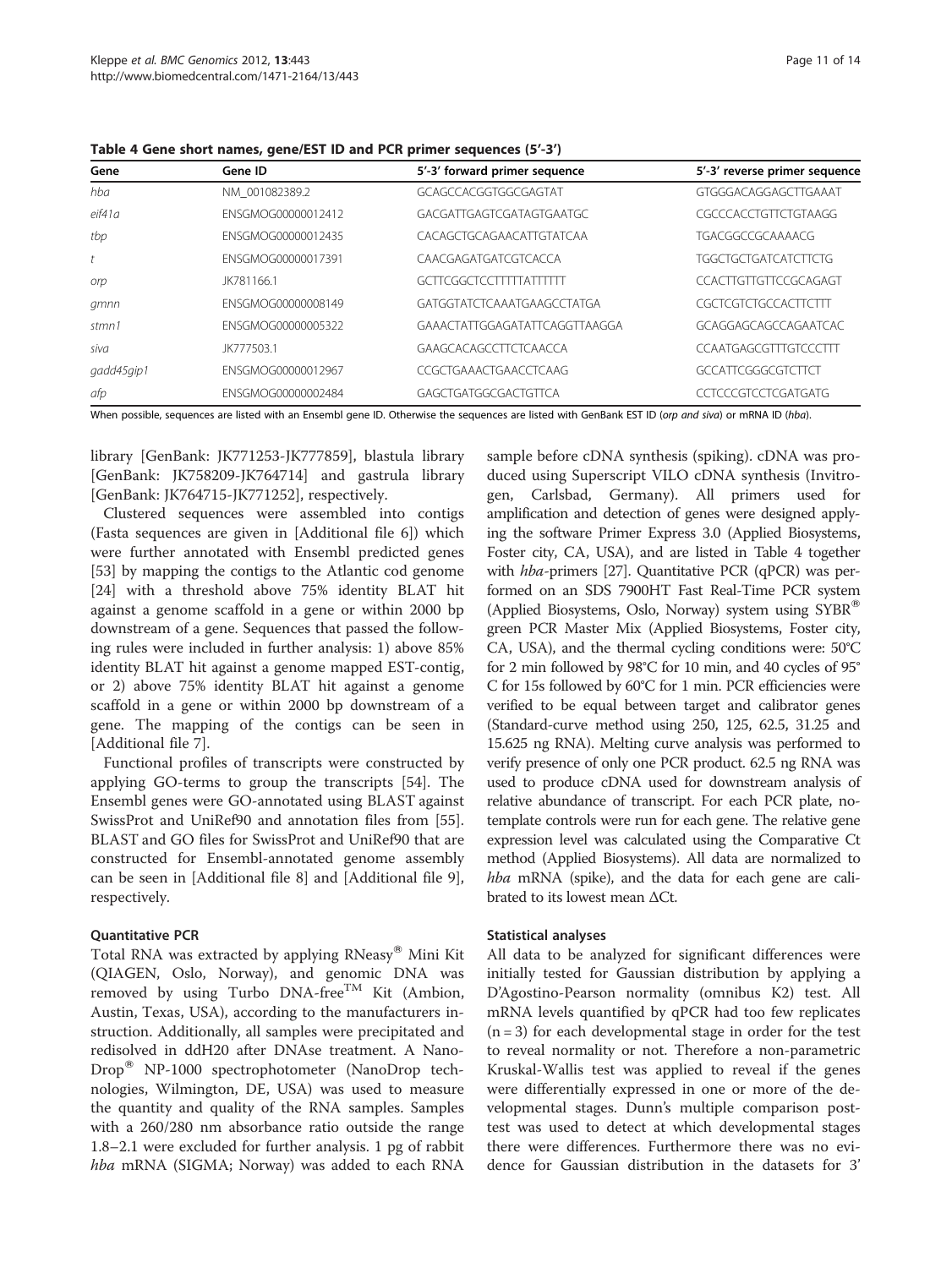<span id="page-11-0"></span>UTR length analysis, including when they were converted to log values. Therefore a non-parametric Kruskal-Wallis test was also applied here to calculate if there were any differences in UTR length between different groups of transcripts. Dunn's post test was applied to reveal which groups differed from each other. The statistical tests were performed using GraphPad Prism 5.04 (GraphPad Software Inc., La Jolla, CA92037, USA). A p-value of ≤0.05 indicates significant difference.

# Additional files

[Additional file 1:](http://www.biomedcentral.com/content/supplementary/1471-2164-13-443-S1.pdf) Gene expression of reference genes in oocyte, 1-2 cell, blastula and gastrula stage in cod. mRNA levels are shown as cycle threshold (Ct)-values when 250 ng RNA was used for cDNA synthesis. All data are shown as mean with SEM.  $N = 2$ .

[Additional file 2:](http://www.biomedcentral.com/content/supplementary/1471-2164-13-443-S2.pdf) Gene expression levels of candidate genes to reveal timing of midblastula transition in cod. mRNA levels of 3 candidate genes were measured in oocyte, 1-2 cell, blastula and gastrula stage. mRNA levels are relative to hba. Bars with different letters represent significant different mRNA levels for each gene. All data are shown as mean with SEM.  $N = 3$ . The maternal candidate chosen was the eukaryotic translation initiation factor 4E (eif4e) in which the 1b variant is found in oocyte and early embryo only in mouse (eif4Eloo, eif41b; [21]) and zebrafish [55]. Syntenic analysis in cod did not reveal eif41b, suggesting that this gene has been lost in this species (Data not shown, [27]). We measured eif41a, and mRNA levels significantly decreased from 1-2 cell stage to gastrula. In contrast, Robalino [57] detected a constant level of eif41a in oocyte and early embryo. eif41a is involved in recruiting cytoplasmic mRNA and initiation translation [58], and higher levels of eif41a generally correlate with increased protein synthesis and cell growth [59]. To indicate MZT, the TATA box binding protein (tbp) was selected. During early cleavage maternal stores of tbp are translated and by MBT the protein contribute to transcription initiation in Xenopus [60] and zebrafish [61]. tbp is also involved in degradation of maternal mRNAs [62], another main feature of MZT. In accordance with this, we detected a gradual decrease in tbp mRNA levels from oocyte until blastula. At gastrulation zygotic gene expression is presumably active, and one early zygotic gene in zebrafish is no tail (t), which is expressed in nuclei of the germ ring of the late blastula and early gastrula [63,64]. Likewise we did not detect expression of this gene until gastrula, where it was highly expressed.

[Additional file 3:](http://www.biomedcentral.com/content/supplementary/1471-2164-13-443-S3.pdf) Distribution of nuclear genes with and without transcript number threshold. The bar to the left represents the proportion of nuclear genes that were expressed exclusively in maternal stages, gastrula or in all four stages, when analyzing the dataset with a transcript number threshold ( $n > 8$ ). The bar to the right represents the dataset when no threshold is applied. Total number of genes in the datasets (100%) is indicated on top of each bar.

[Additional file 4:](http://www.biomedcentral.com/content/supplementary/1471-2164-13-443-S4.pdf) Functional profile of transcripts that showed a difference in abundance between maternal and zygotic stages. Three levels of function (parent ontologies) are shown: cellular component, molecular function and biological process. The number on top of each bar represents the total number of transcripts in that stage, which could be coupled to the parent ontology (percentages are therefore calculated from these numbers as 100%). Each transcript may have multiple gene ontology annotations. Regarding cellular component 115 (oocyte), 122 (1-2 cell), 160 (blastula) and 80 (gastrula) transcripts did not have an annotation. The respective numbers for molecular function were 219, 250, 344 and 179, and for biological process they were 211, 251, 350 and 133. Macromol. comp. = macromolecular complex. Str. mol. act. = structural molecule activity. Cell. comp. org. = cellular component organization or biogenesis. Multicell. org. pr. = multicellular organismal process. Dev. pr. = developmental process.

[Additional file 5:](http://www.biomedcentral.com/content/supplementary/1471-2164-13-443-S5.pdf) Results from repeated 3'UTR structure analyses, with less strict criteria for classification and excluding all ribosomal genes. Results from repeated analyses on 3'UTR structure, with less strict classification of gene groups and excluding all ribosomal genes. In addition to genes with above 95% of transcripts present in oocyte until blastula stage (original analysis), genes with above 70% of transcripts present in oocyte and 1-2 cell were also included as degrading. Likewise, in addition to genes with above 95% of transcripts present in blastula and gastrula stage (original analysis), genes with above 70% of transcripts present in gastrula alone were also included as activating. Blastula stage may contain both maternal and zygotic transcripts; therefore including this stage in the less strict criteria for classification resulted in a number of genes that fell into more than 1 category. Therefore the less strict classification included transcripts of high proportion in oocyte and 1-2 cell or gastrula. For genes regarded as stable, the required proportion of transcripts in each of the four developmental stages (oocyte, 1-2 cell, blastula and gastrula) was extended from  $25 \pm 15$ % to  $25 \pm 20$ % a) Overview of number of genes with 3'UTR isoforms (y-axis) within the whole dataset, and within genes with degrading, stable and activating transcripts (x-axis). The bar to the left within each category represents the total number of genes for that category, and the bar to the right represents the corresponding number of genes with 3'UTR isoforms. Percentages of genes with 3'UTR isoforms within each group are indicated by the number on top of the bars. b) 3'UTR-lengths of degrading, stable and activating transcripts. Different letters represent significant difference in 3'UTR length. All data are shown as mean with SEM. N = 69, 57 and 29 for degrading, stable and activating transcripts, respectively. c) Proportion (%) of degrading, stable and activating transcripts that contain different polyadenylation motifs (AATAAA, ATTAAA, AGTAAA, TATAAA, CATAAA, GATAAA, AATATA, AATACA, AATAGA, ACTAAA, AAGAAA and AATGAA). d) Proportion (%) of degrading, stable and activating transcripts that contain more than one of the motifs shown in c).  $N = 69$ , 57 and 29 for degrading, stable and activating transcripts, respectively.

[Additional file 6:](http://www.biomedcentral.com/content/supplementary/1471-2164-13-443-S6.xls) Contigs based on clustered sequences. This file contains clustered sequences from all libraries, with given contig name. The contig name can be linked to annotation and accession number in [Additional file 7].

[Additional file 7:](http://www.biomedcentral.com/content/supplementary/1471-2164-13-443-S7.xls) Contig annotations. This file shows the mapping of EST-contigs to the Atlantic cod genome. Contig annotations for the 257 genes analysed in this study are shown.

[Additional file 8:](http://www.biomedcentral.com/content/supplementary/1471-2164-13-443-S8.csv) Gene Ontology annotation based on SwissProt **BLAST hits.** This file contains Gene Ontology (GO) annotation based on SwissProt BLAST hits. 1) SwissProt gene symbol hit, 2) Ensembl gene, 3) Ensembl annotation, 4) SwissProt hit gene names, 5) SwissProt hit evalue, 6) SwissProt hit score, 7) Total SwissProt hits in the whole predicted gene set, 8) GO UniProtKB, 9) GO gene symbol, 10) GO number, 11) GO reference, 12) GO gene name, 13) GO alternative gene symbols, 14) Counter.

[Additional file 9:](http://www.biomedcentral.com/content/supplementary/1471-2164-13-443-S9.csv) Gene Ontology annotation based on UniRef90 **BLAST hits.** This file contains Gene Ontology annotation based on UniRef90 BLAST hits. 1) UniRef hit, 2) Ensembl gene, 3) Ensembl annotation, 4) UniRef90 hit, 5) UniRef90 hit e-value, 6) UniRef90 hit score, 7) Total UniRef90 hits in the whole predicted gene set, 8) GO UniRef, 9) GO gene name, 10) GO number, 11), GO gene description, 12) Counter.

#### Competing interests

The authors declare that they have no competing interests.

#### Authors' contributions

LK performed RNA isolation, qPCR analysis, in silico analysis of sequences that were mapped to the cod genome and drafted the manuscript. AW and GLT designed the study. AW and RBE sampled eggs/embryos and participated in the in silico analysis and manuscript preparation. AW designed the cDNA libraries for cod egg and developmental stages and HK and RR performed library sequencing. KM and TF carried out bioinformatical processing of sequence raw data. ØD provided guidance and participated in data analyses. All authors read and approved the final manuscript.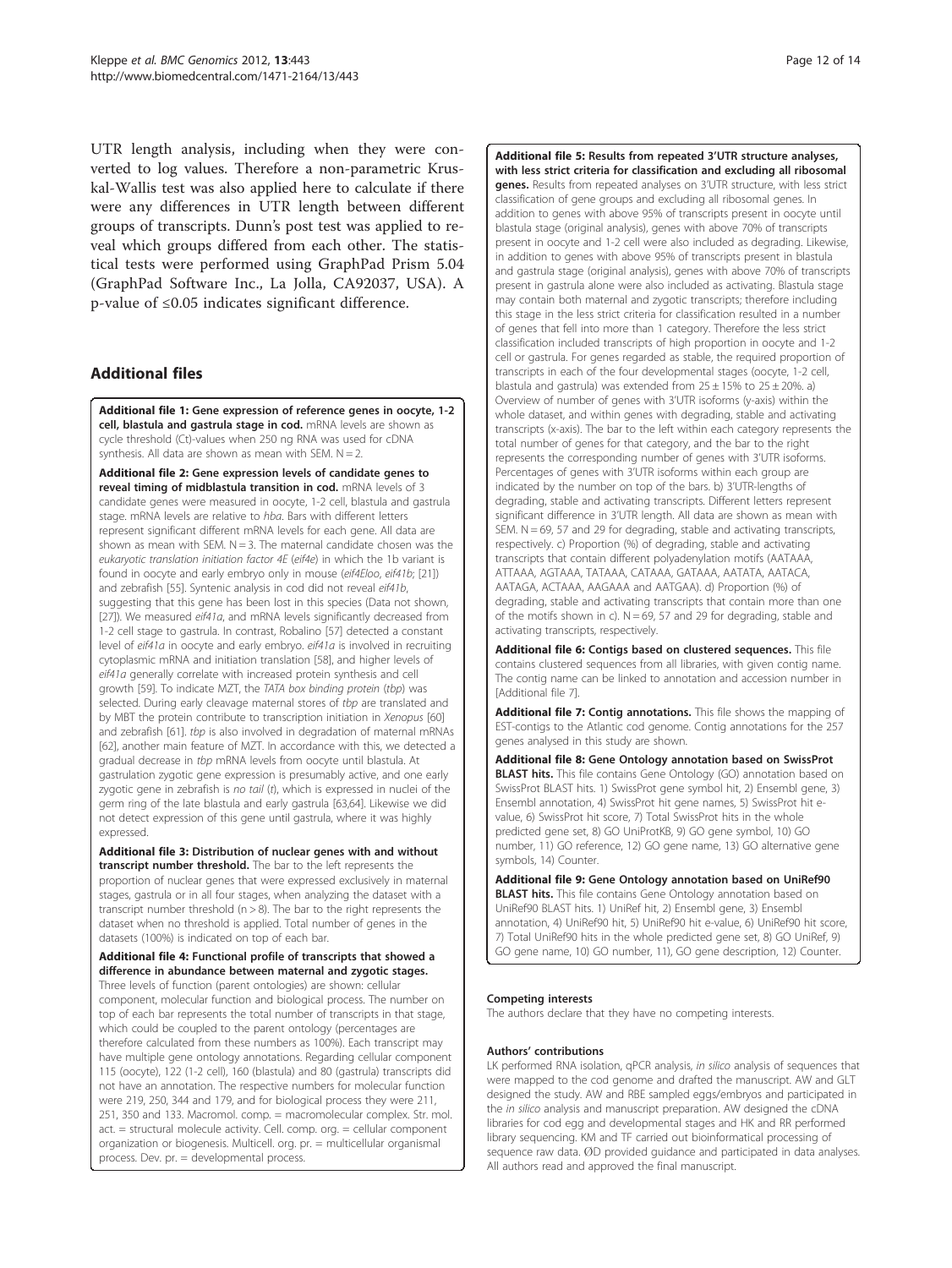#### <span id="page-12-0"></span>Acknowledgements

This work was funded by the EU-project LIFECYCLE [56]. We would like to thank Heidi Kongshaug for constructing cDNA libraries for cod egg and early developmental stages, the Norwegian Microarray Consortium for providing guidance with analyses and publication of microarray data, Dr. Stein Mortensen for drawing Figure 1, Dr. Craig Morton for correcting written english language and Prof. Jon Vidar Helvik and Dr. Eva Andersson for providing help and guidance throughout the process.

#### Author details

<sup>1</sup>Institute of Marine Research, P. O. Box 1870, Nordnesgaten 50, 5817 Bergen, Norway. <sup>2</sup>Max Planck Institute for Molecular Genetics, Ihnestrasse 63-73, D-14195 Berlin-Dahlem, Germany. <sup>3</sup>Max-Planck Genome centre, MPI fuer Pflanzenzüchtungsforschung, Carl-von-Linné-Weg 10, D-80829 Koeln, Germany.

#### Received: 19 March 2012 Accepted: 29 August 2012 Published: 1 September 2012

#### References

- Kjørsvik E, Mangor Jensen A, Holmefjord I: Egg quality in fishes. Adv Mar Biol 1990, 26:71–113.
- Brooks S, Tyler CR, Sumpter JP: Egg quality in fish: what makes a good egg? Rev Fish Biol Fisher 1997, 7(4):387–416.
- 3. Kjesbu OS, Solemdal P, Bratland P, Fonn M: Variation in annual egg production in individual captive Atlantic cod (Gadus morhua). Can J Fish Aquat Sci 1996, 53(3):610–620.
- 4. Bobe J, Labbé C: Egg and sperm quality in fish. Gen Comp Endocrinol 2010, 165(3):535–548.
- Evsikov AV, Marín de Evsikova C: Evolutionary origin and phylogenetic analysis of the novel oocyte-specific eucaryotic translation initiation factor 4E in Tetrapoda. Dev Genes Evol 2009, 219(2):111–118.
- 6. Aanes H, Winata CL, Lin CH, Chen JP, Srinivasan KG, Lee SG, Lim AY, Hajan HS, Collas P, Bourque G, Gong Z, Korzh V, Aleström P, Mathavan S: Zebrafish mRNA sequencing deciphers novelties in transcriptome dynamics during maternal to zygotic transition. Genome Res 2011, 21(8):1328–1338.
- 7. Voeltz GK, Steitz JA: AUUUA sequences direct mRNA deadenylation uncoupled from decay during Xenopus early development. Mol Cell Biol 1998, 18(12):7537–7545.
- 8. Paillard L, Omilli F, Legagneux V, Bassez T, Maniey D, Osborne HB: EDEN and EDEN-BP, a cis element and an associated factor that mediate sequence-specific mRNA deadenylation in Xenopus embryos. EMBO J 1998, 17(1):278–287.
- 9. Tadros W, Lipshitz HD: The maternal-to-zygotic transition: a play in two acts. Development 2009, 136:3033–3042.
- 10. Newport J, Kirschner M: A major developmental transition in early Xenopus embryos 1: characterization and timing of cellular changes at the midblastula stage. Cell 1982, 30(3):675–686.
- 11. Newport J, Kirschner M: A major developmental transition in early Xenopus embryos: 2: control of the onset of transcription. Cell 1982, 30(3):687–696.
- 12. Kane DA, Kimmel CB: The zebrafish midblastula transition. Development 1993, 119(2):447–456.
- 13. Kimmel CB, Ballard WW, Kimmel SR, Ullmann B, Schilling TF: Stages of embryonic development of the zebrafish. Dev Dyn 1995, 203(3):253-310.
- 14. Kraeussling M, Wagner TU, Schartl M: Highly asynchronous and asymmetric cleavage divisions accompany early transcriptional activity in pre-blastula Medaka embryos. PLoS One 2011, 6(7):e21741.
- 15. Bachvarova R, De Leon V: Polyadenylated RNA of mouse ova and loss of maternal RNA in early development. Dev Biol 1980, 74(1):1–8.
- 16. Piko L, Clegg KB: Quantitative changes in total RNA, total poly (A), and ribosomes in early mouse embryos. Dev Biol 1982, 89(2):362–378.
- 17. Mathavan S, Lee SG, Mak A, Miller LD, Murthy KR, Govindarajan KR, Tong Y, Wu YL, Lam SH, Yang H, Ruan Y, Korzh V, Gong Z, Liu ET, Lufkin T: Transcriptome analysis of zebrafish embryogenesis using microarrays. PLoS Genet 2005, 1(2):260–276.
- 18. Giraldez AJ, Mishima Y, Rihel J, Grocock RJ, Van Dongen S, Inoue K, Enright AJ, Schier AF: Zebrafish MiR-430 promotes deadenylation and clearance of maternal mRNAs. Science 2006, 312(5770):75–79.
- 19. Drivenes O, Edvardsen RB, Taranger GL: Gene expression profiling of Atlantic cod (Gadus morhua) embryogenesis using microarray. Marine Biotechnol 2011, doi:[10.1007/s10126-011-9399-y.](http://dx.doi.org/10.1007/s10126-011-9399-y)
- 20. Olsvik PA, Holen E: Characterization of an Atlantic cod (Gadus morhua) embryonic stem cell cDNA library. BMC Research Notes 2009, 2(74). doi[:10.1186/1756-0500-2-74.](http://dx.doi.org/10.1186/1756-0500-2-74)
- 21. Evsikov AV, Graber JH, Brockman JM, Hampl A, Holbrook AE, Singh P, Eppig JJ, Solter D, Knowles BB: Cracking the egg: molecular dynamics and evolutionary aspects of the transition from the fully grown oocyte to embryo. Genes Dev 2006, 20:2713–2727.
- 22. Bai J, Solberg C, Fernandes JMO, Johnston IA: Profiling of maternal and developmental-stage specific mRNA transcripts in Atlantic halibut Hippoglossus hippoglossus. Gene 2007, 386(1–2):202–210.
- 23. Devonshire AS, Elaswarapu R, Foy CA: Evaluation of external controls for the standardization of gene expression biomarker measurements. BMC Genomics 2010, 11:662.
- 24. Star B, Nederbragt AJ, HJentoft S, Grimholt U, Malmstrøm M, Gregers TF, Rounge TB, Paulsen J, Solbakken MH, Sharma A, Wetten OF, Lanzén A, Winer R, Knight J, Vogel JH, Aken B, Andersen O, Lagesen K, Tooming-Klunderud A, Edvardsen RB, Tina KG, Espelund M, Nepal C, Previti C, Karlsen BO, Moum T, Skage M, Berg PR, Gjøen T, Kuhl H, et al: The genome sequence of Atlantic cod reveals a unique immune system. Nature 2011, 477(7363):207–210.
- 25. Mittelholzer C, Andersson E, Consten D, Hirai T, Nagahama Y, Norberg B: 20β-hydroxysteroid dehydrogenase and CYP19A1 are differentially expressed during maturation in Atlantic cod (Gadus morhua). J Mol Endochrinol 2007, 39:319–328.
- 26. Olsvik PA, Søfteland L, Lie KK: Selection of reference genes for gRT-PCR examination of wild populations of Atlantic cod Gadus morhua. BMC Research Notes 2008, 1:47.
- 27. Donnison M, Pfeffer PL: Isolation of genes associated with developmentally competent bovine oocytes and quantitation of their levels during development. Biol Reprod 2004, 71:1813–1821.
- 28. Tingaud-Sequeira A, Chauvigné F, Lozano J, Aqulleiro MJ, Asensio E, Cerdà J: New insights into molecular pathways associated with flatfish ovarian development and atresia revealed by transcriptional analysis. BMC Genomics 2009, 10:434.
- 29. Shen-Orr SS, Pilpel Y, Hunter CP: Composition and regulation of maternal and zygotic transcriptomes reflects species-specific reproductive mode. Genome Biol 2010, 11(6):R58.
- 30. Nagler JJ: In vivo treatment with cycloheximide or actinomyciin D inhibits early embryonic development in rainbow trout (Oncorhynchus mykiss). Fish Physiol Biochem 2000, 22(1):61–66.
- 31. Giraldez AJ, Cinalli RM, Glasner ME, Enright AJ, Thomson JM, Baskerville S, Hammond SM, Bartel DP, Schier AF: MicroRNAs regulate brain morphogenesis in zebrafish. Science 2005, 308(5723):833–838.
- 32. Mommens M, Fernandes JM, Bizuayehu TT, Bolla SL, Johnston IA, Babiak I: Maternal gene expression in Atlantic halibut (Hippoglossus hippoglossus L.) and its relation to egg quality. BMC Research Notes 2010, 3:138.
- Montero J-A, Heisenberg C-P: Gastrulation dynamics: cells move into focus. Trends Cell Biol 2004, 14(11):620–627.
- 34. Revil T, Gaffney D, Dias C, Majewski J, Jerome-Majewska LA: Alternative splicing is frequent during early embryonic development in mouse. BMC Genomics 2010, 11:399.
- 35. Schier AF: The maternal-zygotic transition: death and birth of RNAs. Science 2007, 316(5823):406–407.
- 36. Ledda M, Di Croce M, Bedini B, Wannenes F, Corvaro M, Boyl PP, Caldarola S, Loreni F, Amaldi F: Effects of 3'UTR length on the translational regulation of 5/-terminal oligopyrimidine mRNAs. Gene 2005, 344:213-220.
- 37. Tanguay RL, Gallie DR: Translational efficiency is regulated by the length of the 3' untranslated region. Mol Cell Biol 1996, 16(1):146–156.
- 38. Chen C-Y, Chen S-T, Juan H-F, Huang H-C: Lengthening of 3'UTR increases complexity in animal evolution. 2010. Available from Nature Precedings http://hdl.handle.net/10101/npre.2010.4915.1.
- 39. Ji Z, Lee JY, Pan Z, Jiang B, Tian B: Progressive lengthening of 3' untranslated regions of mRNAs by alternative polyadenylation during mouse embryonic development. PNAS 2009, 106(17):7028–7033.
- Bailey TL, Elkan C: Fitting a mixture model by expectation maximization to discover motifs in biopolymers. Proceedings of the Second International Conference on Intelligent Systems for Molecular Biology 1994, 2:28–36.